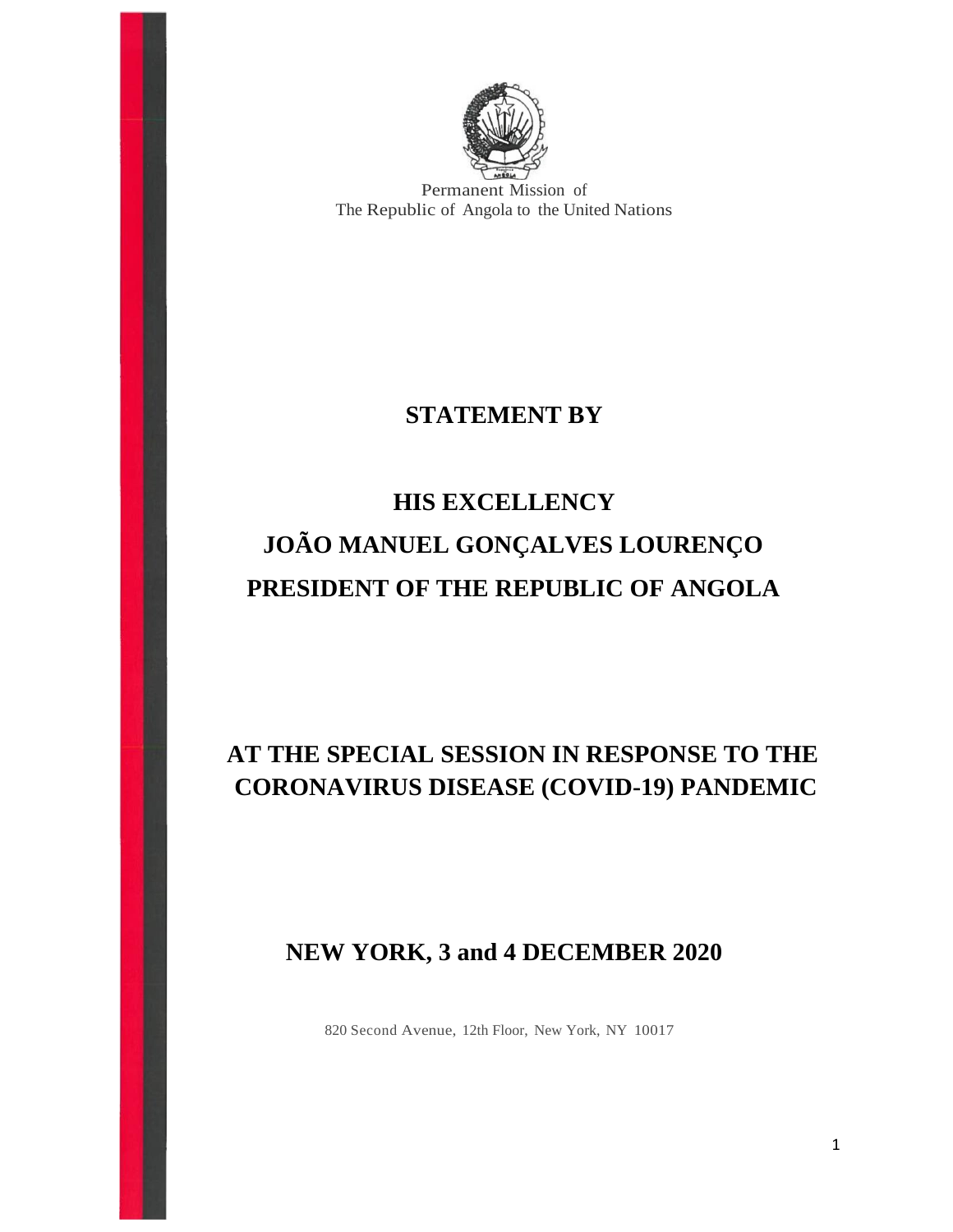YOUR EXCELLENCY MR. ANTÓNIO GUTERRES, SECRETARY GENERAL OF THE UNITED NATIONS ORGANIZATION;

YOUR EXCELLENCY MR. VOLKAN BOZKIR, PRESIDENT OF THE UNITED NATIONS GENERAL ASSEMBLY;

YOUR EXCELLENCY MR. TEDROS GHEBREYESUS, DIRECTOR-GENERAL OF THE WORLD HEALTH ORGANIZATION;

LADIES AND GENTLEMEN,

In this year of 2020, humanity finds itself confronted with an unexpected threat to its survival, the COVID-19 pandemic, which today constitutes the most serious challenge to the normal functioning of the health, social and economic structures of virtually all countries in the world, in such a way that only collective and collaborative action can overcome such a challenge.

Since the beginning of the year, Angola has reacted and applied strict measures to contain the pandemic, by developing a flexible Multisectoral Contingency Plan that is adapted to the country's epidemiological profile.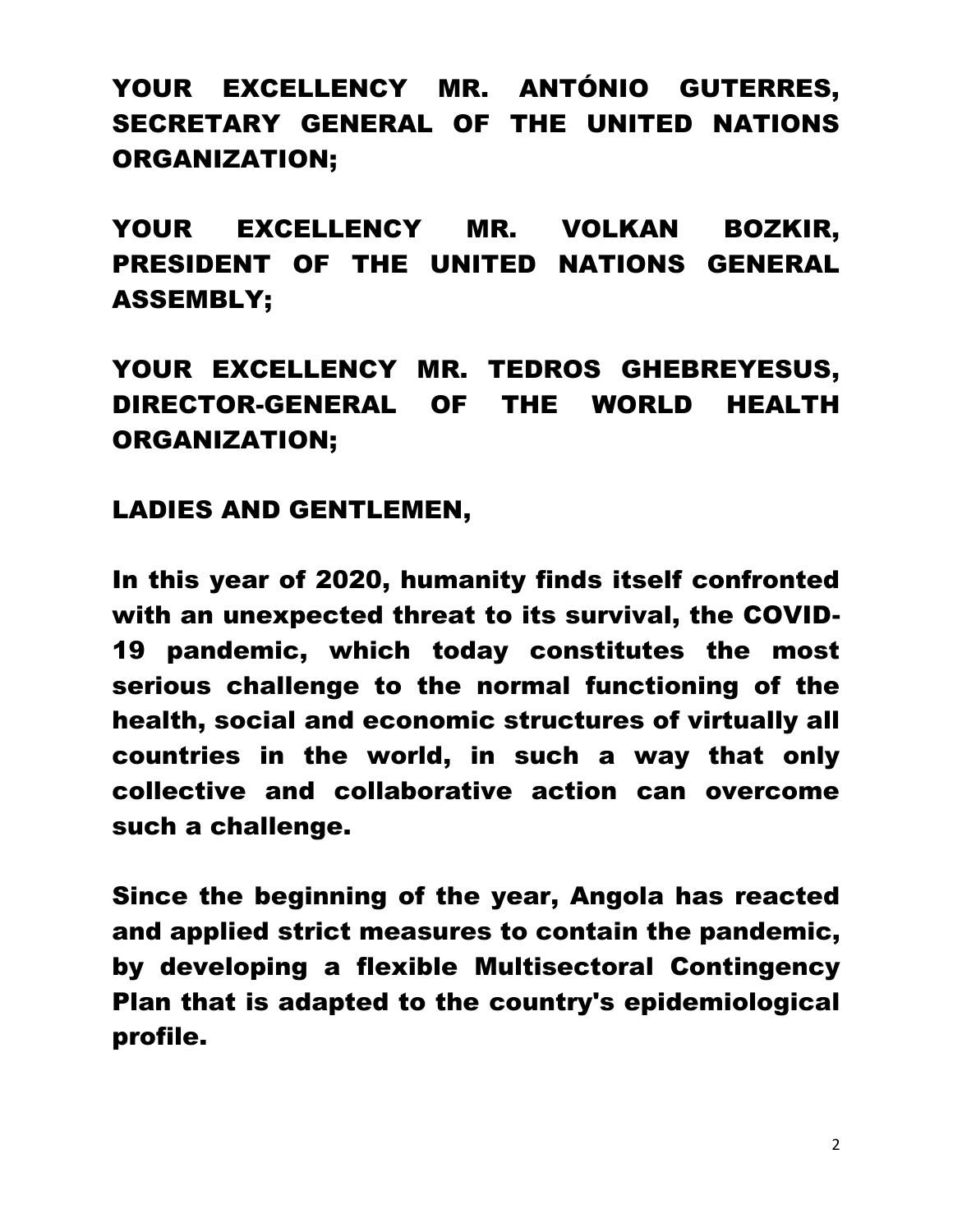Epidemiological surveillance throughout the national territory was strengthened, which included, amongst other measures, the establishment and training of rapid response teams and the health monitoring at international entry points, with the implementation of quarantines and mobility control between the different regions of the country.

We have progressively increased our testing capacity for RT-PCR and serological and antigen testing.

We have built infrastructures exclusively dedicated to the treatment of the COVID-19 existing cases, such as field hospitals, and have adapted all existing hospitals to deal with the cases, and have increased the number of available beds by five thousand, of which more than one thousand is meant for Intensive Care.

At this moment, we only have community transmission in Luanda, the country's capital and the most populous city, while the remaining provinces of the country sustain occasional outbreaks with known source of transmission.

Despite the growing number of positive cases, totaling 14,742, as of 24 November, the transmissibility of the virus from person to person has been decreasing, standing at 0.9%.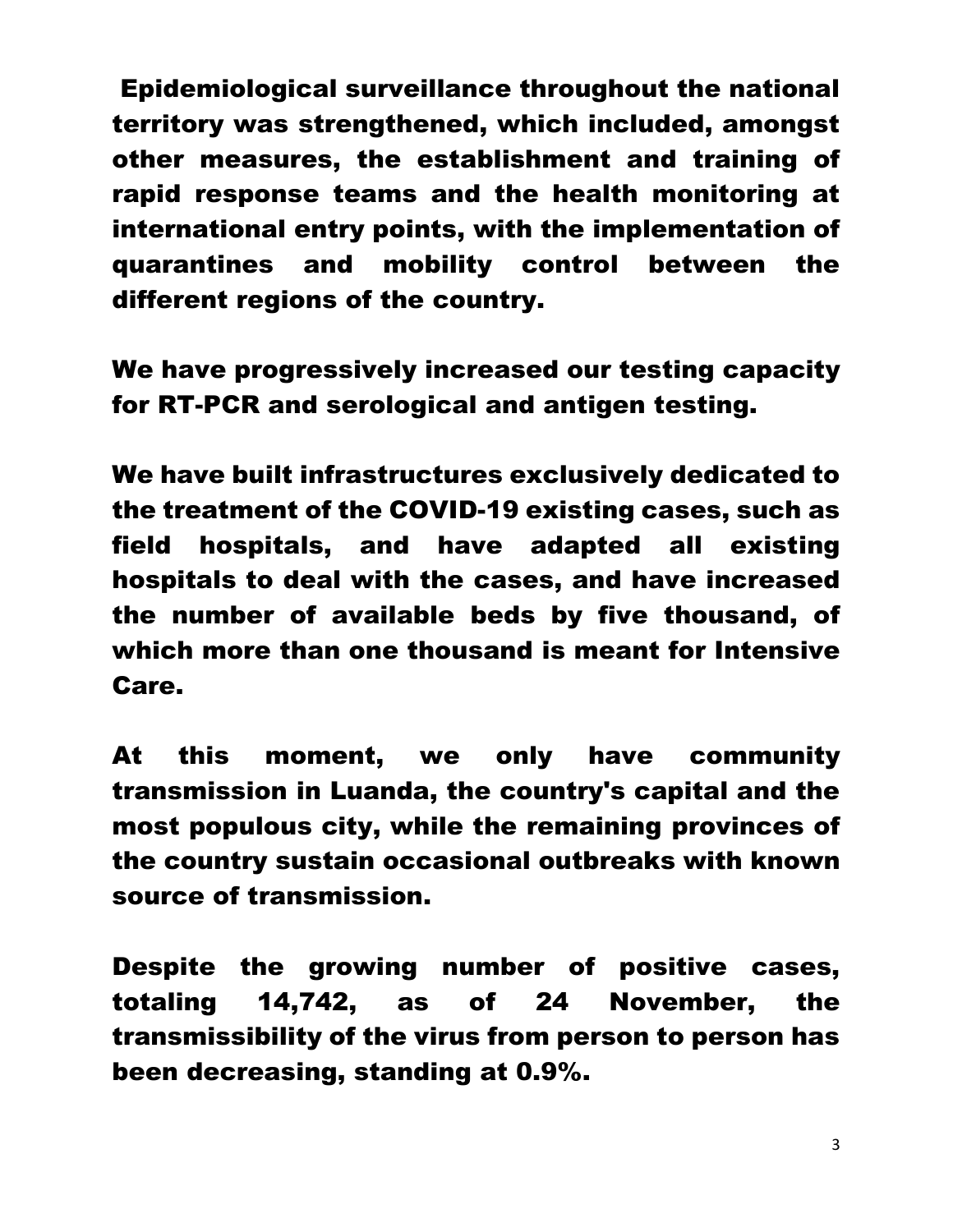The fact that the pandemic has negatively affected the country's economic and financial resources, as well as the economic and social development programs, has not prevented Angola from continuing to make efforts and take actions aimed at reducing the poverty rates, and improve the quality and coverage of basic education and provide universal access to primary health cares, especially to the most vulnerable families.

The Government of Angola has so far employed its own resources in a sum that amounts to 164,600,000 dollars. This amount includes an emergency financing of \$ 14,400,000 from the World Bank.

Despite this, more assistance will be needed, especially for accessing the vaccines that will prove to be efficacious.

The accelerated development of safe and effective vaccines against the SARS-COV2 virus, with innovative technologies, is an example of what Humanity is capable of doing when threatened.

I therefore would like to welcome the efforts made by the COVAX Facility in mobilizing resources that will ensure, in an equitable manner, the vaccination of at